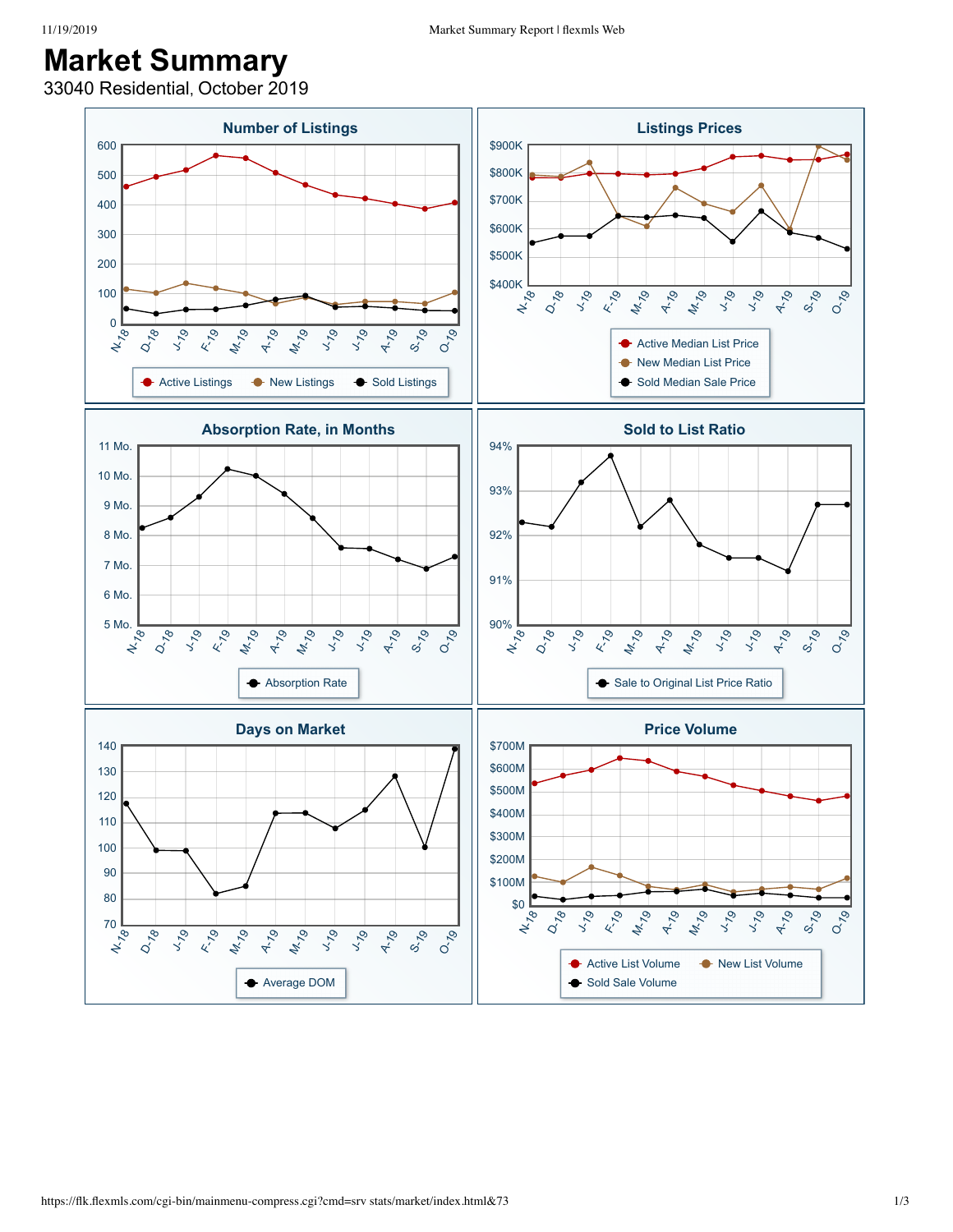| <b>Summary Statistics</b> |             |               |          |                 |                 |           |
|---------------------------|-------------|---------------|----------|-----------------|-----------------|-----------|
|                           | $Oct-19$    | <b>Oct-18</b> | $%$ Chq  | <b>2019 YTD</b> | <b>2018 YTD</b> | % Chg $ $ |
| Absorption Rate           | 7.29        | 7.38          | $-1.22$  | 8.41            | 8.14            | 3.32      |
| Average List Price        | \$1.181.344 | \$1,119,187   | 5.55     | \$1,083,301     | \$1,021,174     | 6.08      |
| l Median List Price       | \$869,000   | \$754.500     | 15.18    | \$749.000       | \$724.700       | 3.35      |
| Average Sale Price        | \$757.549   | \$782.434     | $-3.18$  | \$810.871       | \$794.746       | 2.03      |
| Median Sale Price         | \$529,000   | \$615,000     | $-13.98$ | \$610,000       | \$620,000       | $-1.61$   |
| Average DOM               | 139         | 128           | 8.59     | 108             | 115             | $-6.09$   |
| Median DOM                | 85          | 70            | 21.43    | 72              | 60              | 20.00     |

| <b>Sold Listings</b> |                |                   |          |                |                     |          | <b>Pending Listings</b> |             |                   |          |      |                     |          |
|----------------------|----------------|-------------------|----------|----------------|---------------------|----------|-------------------------|-------------|-------------------|----------|------|---------------------|----------|
|                      |                | <b>This Month</b> |          |                | <b>Year to Date</b> |          |                         |             | <b>This Month</b> |          |      | <b>Year to Date</b> |          |
|                      | 2019           | 2018              | % Chg    | 2019           | 2018                | % Chg    |                         | 2019        | 2018              | % Chg    | 2019 | 2018                | % Chg    |
| 0-99.999             | 0              | 0                 | 0.0      | 0              | 3                   | $-100.0$ | 0-99,999                | 0           | $\mathbf 0$       | 0.0      | 0    | 3                   | $-100.0$ |
| 100,000-149,999      | $\overline{2}$ | 0                 | N/A      | 6              | 4                   | 50.0     | 100,000-149,999         | 0           | $\mathbf 0$       | 0.0      | 4    | $\overline{2}$      | 100.0    |
| 150,000-199,999      | $\Omega$       | $\Omega$          | 0.0      | 15             | 16                  | $-6.2$   | 150,000-199,999         | $\Omega$    | $\Omega$          | 0.0      | 10   | 13                  | $-23.1$  |
| 200,000-249,999      | 4              | 0                 | N/A      | 13             | 10                  | 30.0     | 200,000-249,999         | 0           | $\mathbf{1}$      | $-100.0$ | 14   | 11                  | 27.3     |
| 250,000-299,999      | 1              | 0                 | N/A      | 13             | 18                  | $-27.8$  | 250,000-299,999         | 1           | $\mathbf{1}$      | 0.0      | 15   | 19                  | $-21.1$  |
| 300,000-349,999      | 2              | 4                 | $-50.0$  | 11             | 25                  | $-56.0$  | 300,000-349,999         | 1           | $\overline{2}$    | $-50.0$  | 7    | 20                  | $-65.0$  |
| 350,000-399,999      | 4              | $\overline{c}$    | 100.0    | 34             | 49                  | $-30.6$  | 350,000-399,999         | 4           | $\mathsf 3$       | 33.3     | 34   | 50                  | $-32.0$  |
| 400,000-449,999      | 6              | 4                 | 50.0     | 55             | 32                  | 71.9     | 400,000-449,999         | 2           | 6                 | $-66.7$  | 48   | 31                  | 54.8     |
| 450,000-499,999      | 1              | 3                 | $-66.7$  | 44             | 48                  | $-8.3$   | 450,000-499,999         | 5           | 5                 | 0.0      | 47   | 45                  | 4.4      |
| 500,000-549,999      | 4              | 5                 | $-20.0$  | 48             | 36                  | 33.3     | 500,000-549,999         | 0           | $\overline{4}$    | $-100.0$ | 34   | 29                  | 17.2     |
| 550,000-599,999      | 2              | 5                 | $-60.0$  | 45             | 38                  | 18.4     | 550,000-599,999         | 2           | 6                 | $-66.7$  | 53   | 41                  | 29.3     |
| 600,000-649,999      | 1              | 5                 | $-80.0$  | 39             | 32                  | 21.9     | 600,000-649,999         | 0           | $\mathbf{1}$      | $-100.0$ | 34   | 28                  | 21.4     |
| 650,000-699,999      | 4              | 1                 | 300.0    | 36             | 26                  | 38.5     | 650,000-699,999         | 1           | 6                 | $-83.3$  | 39   | 38                  | 2.6      |
| 700,000-749,999      | 1              | 1                 | 0.0      | 23             | 19                  | 21.1     | 700,000-749,999         | 1           | $\mathbf{1}$      | 0.0      | 20   | 7                   | 185.7    |
| 750,000-799,999      | 2              | 4                 | $-50.0$  | 18             | 22                  | $-18.2$  | 750,000-799,999         | 0           | $\overline{4}$    | $-100.0$ | 22   | 29                  | $-24.1$  |
| 800,000-849,999      | 0              | 0                 | 0.0      | 13             | 18                  | $-27.8$  | 800,000-849,999         | 0           | $\mathbf{1}$      | $-100.0$ | 9    | 12                  | $-25.0$  |
| 850,000-899,999      | 0              | $\overline{4}$    | $-100.0$ | 21             | 24                  | $-12.5$  | 850,000-899,999         | 4           | $\overline{2}$    | 100.0    | 22   | 30                  | $-26.7$  |
| 900,000-949,999      | 0              | $\overline{2}$    | $-100.0$ | 19             | 17                  | 11.8     | 900,000-949,999         | 0           | 3                 | $-100.0$ | 15   | 14                  | 7.1      |
| 950,000-999,999      | 0              | $\mathbf 0$       | 0.0      | 13             | 12                  | 8.3      | 950,000-999,999         | 1           | $\mathbf{1}$      | 0.0      | 22   | 20                  | 10.0     |
| 1,000,000-1,099,999  | 0              | 0                 | 0.0      | 8              | 12                  | $-33.3$  | 1,000,000-1,099,999     | 0           | $\mathbf 0$       | 0.0      | 7    | 6                   | 16.7     |
| 1,100,000-1,199,999  | 1              | 2                 | $-50.0$  | 18             | 22                  | $-18.2$  | 1,100,000-1,199,999     | 2           | $\mathbf{1}$      | 100.0    | 16   | 17                  | $-5.9$   |
| 1,200,000-1,299,999  | 4              | $\Omega$          | N/A      | 20             | 14                  | 42.9     | 1,200,000-1,299,999     | 1           | $\mathbf 0$       | N/A      | 17   | 19                  | $-10.5$  |
| 1,300,000-1,399,999  | 0              | 1                 | $-100.0$ | 9              | 13                  | $-30.8$  | 1,300,000-1,399,999     | 1           | $\mathbf{0}$      | N/A      | 11   | 11                  | 0.0      |
| 1,400,000-1,499,999  | 1              | 3                 | $-66.7$  | 4              | 10                  | $-60.0$  | 1,400,000-1,499,999     | 1           | $\overline{2}$    | $-50.0$  | 1    | 11                  | $-90.9$  |
| 1,500,000-1,599,999  | 1              | $\mathbf{1}$      | 0.0      | 6              | 13                  | $-53.8$  | 1,500,000-1,599,999     | $\mathbf 0$ | $\mathbf{1}$      | $-100.0$ | 9    | 12                  | $-25.0$  |
| 1,600,000-1,699,999  | 0              | 0                 | 0.0      | 3              | 5                   | $-40.0$  | 1,600,000-1,699,999     | 0           | $\mathbf{1}$      | $-100.0$ | 4    | 12                  | $-66.7$  |
| 1,700,000-1,799,999  | 0              | $\mathbf 0$       | 0.0      | 6              | 11                  | $-45.5$  | 1,700,000-1,799,999     | 0           | 1                 | $-100.0$ | 6    | 13                  | $-53.8$  |
| 1,800,000-1,899,999  | 0              | 0                 | 0.0      | 4              | 8                   | $-50.0$  | 1,800,000-1,899,999     | 0           | $\mathbf 0$       | 0.0      | 1    | 3                   | $-66.7$  |
| 1,900,000-1,999,999  | 0              | 0                 | 0.0      | $\overline{7}$ | 5                   | 40.0     | 1,900,000-1,999,999     | 0           | $\mathbf 0$       | 0.0      | 7    | 6                   | 16.7     |
| 2,000,000-2,249,999  | 0              | $\mathbf{1}$      | $-100.0$ | 10             | 10                  | 0.0      | 2,000,000-2,249,999     | $\mathbf 0$ | $\overline{2}$    | $-100.0$ | 7    | 9                   | $-22.2$  |
| 2,250,000-2,499,999  | 0              | 0                 | 0.0      | 7              | 4                   | 75.0     | 2,250,000-2,499,999     | 0           | $\mathbf{1}$      | $-100.0$ | 6    | 9                   | $-33.3$  |
| 2,500,000-2,749,999  | 0              | 0                 | 0.0      | 3              | 2                   | 50.0     | 2,500,000-2,749,999     | 0           | $\mathbf 0$       | 0.0      | 4    | $\overline{2}$      | 100.0    |
| 2,750,000-2,999,999  | 0              | 0                 | 0.0      | 0              | 1                   | $-100.0$ | 2,750,000-2,999,999     | 0           | $\mathbf 0$       | 0.0      | 2    | $\mathbf{1}$        | 100.0    |
| 3,000,000-3,249,999  | 1              | 0                 | N/A      | 3              | 2                   | 50.0     | 3,000,000-3,249,999     | 0           | 0                 | 0.0      | 0    | 0                   | 0.0      |
| 3,250,000-3,499,999  | $\Omega$       | $\mathbf{1}$      | $-100.0$ | 3              | $\overline{2}$      | 50.0     | 3,250,000-3,499,999     | $\Omega$    | $\Omega$          | 0.0      | 5    | $\overline{2}$      | 150.0    |
| 3,500,000-3,749,999  | 0              | $\mathbf 0$       | 0.0      | 1              | 0                   | N/A      | 3,500,000-3,749,999     | 0           | $\mathbf 0$       | 0.0      | 2    | $\mathbf{1}$        | 100.0    |
| 3,750,000-3,999,999  | 0              | 0                 | 0.0      | 0              | 0                   | 0.0      | 3,750,000-3,999,999     | 0           | $\mathbf{1}$      | $-100.0$ | 0    | $\mathbf{1}$        | $-100.0$ |
| 4,000,000-4,249,999  | 0              | 0                 | 0.0      | 0              | 0                   | 0.0      | 4,000,000-4,249,999     | 0           | $\Omega$          | 0.0      | 0    | 0                   | 0.0      |
| 4,250,000-4,499,999  | 0              | 0                 | 0.0      | 2              | 0                   | N/A      | 4,250,000-4,499,999     | 0           | $\mathbf 0$       | 0.0      | 1    | 0                   | N/A      |
| 4,500,000-4,749,999  | 0              | 0                 | 0.0      | 0              | 0                   | 0.0      | 4,500,000-4,749,999     | 0           | 0                 | 0.0      | 1    | 0                   | N/A      |
| 4,750,000-4,999,999  | 1              | 0                 | N/A      | 1              | 0                   | N/A      | 4,750,000-4,999,999     | 0           | $\mathbf 0$       | 0.0      | 1    | 0                   | N/A      |
| $5,000,000+$         | $\mathbf 0$    | $\mathbf 0$       | 0.0      | 2              | $\overline{2}$      | 0.0      | 5,000,000+              | $\mathbf 0$ | $\mathbf 0$       | 0.0      | 2    | $\overline{2}$      | 0.0      |
| Totals               | 43             | 49                | $-12.2$  | 583            | 585                 | $-0.3$   | Totals                  | 27          | 57                | $-52.6$  | 559  | 579                 | $-3.5$   |
|                      |                |                   |          |                |                     |          |                         |             |                   |          |      |                     |          |